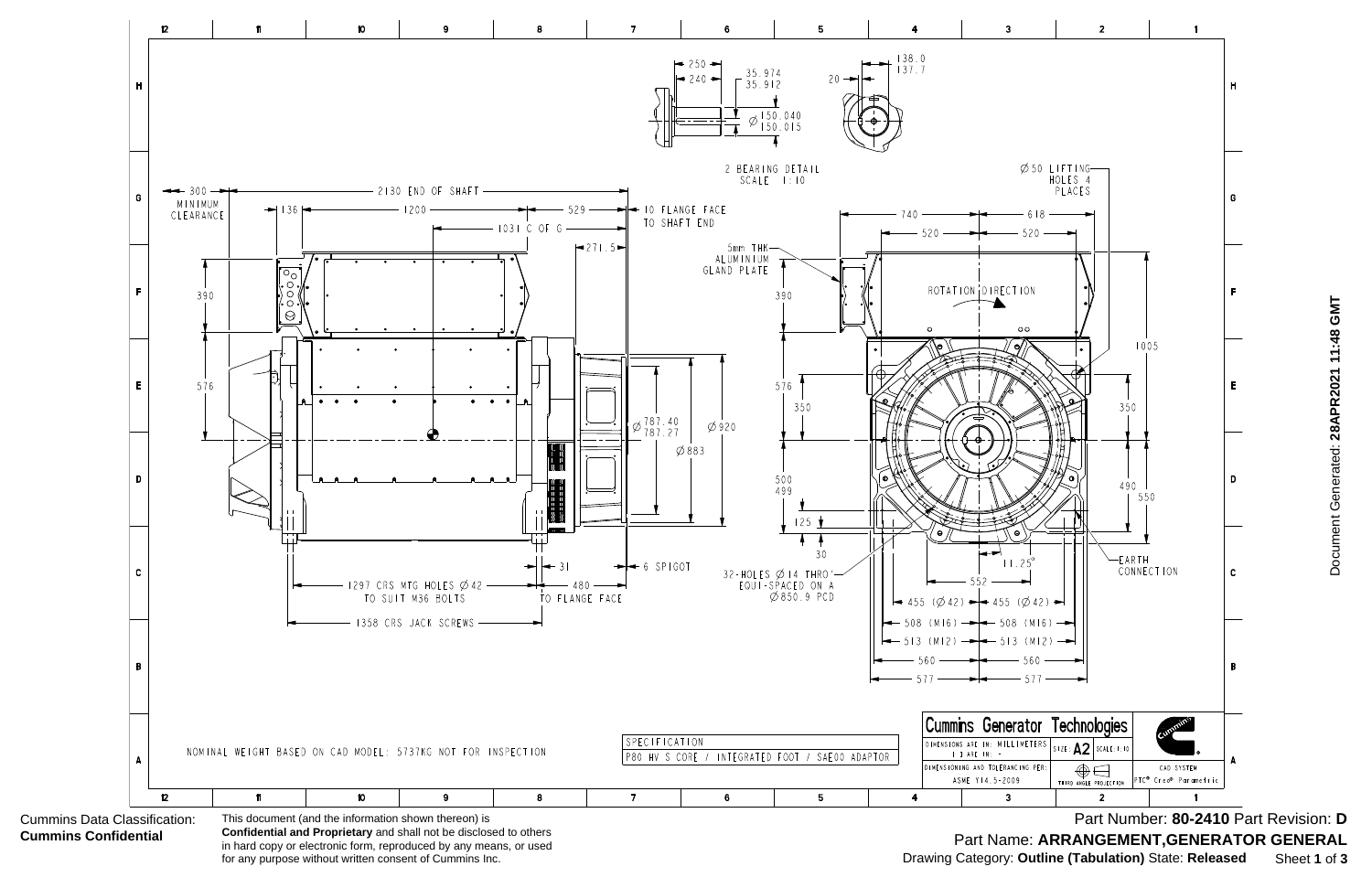Cummins Data Classification: **Cummins Confidential**



**Confidential and Proprietary** and shall not be disclosed to others in hard copy or electronic form, reproduced by any means, or used for any purpose without written consent of Cummins Inc.

Document Generated: 28APR2021 11:48 GMT Document Generated: **28APR2021 11:48 GMT**

Part Number: **80-2410** Part Revision: **D** Part Name: **ARRANGEMENT,GENERATOR GENERAL** Drawing Category: **Outline (Tabulation)** State: **Released** Sheet **2** of **3**